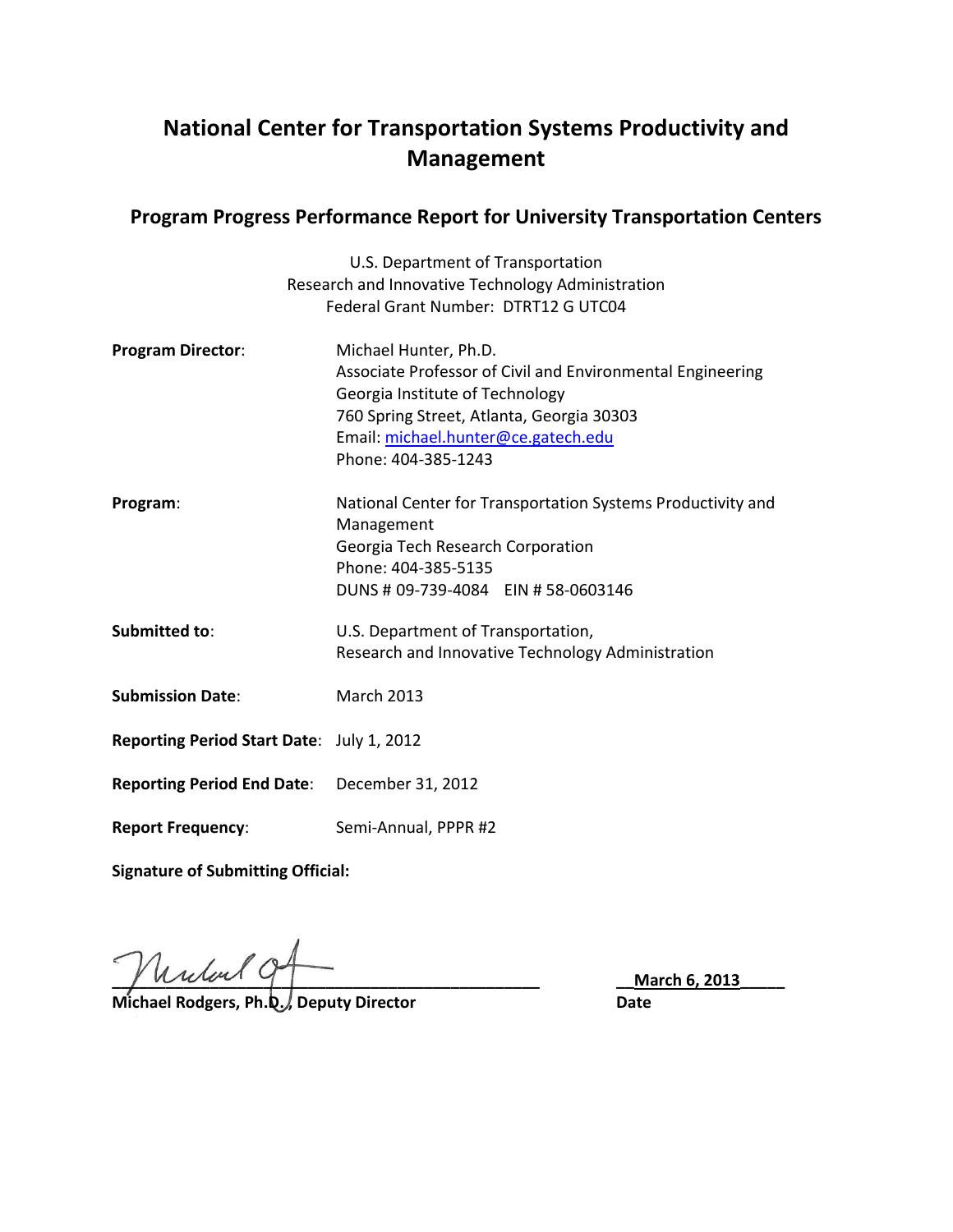# **Accomplishments**

# **What are the major goals of the program?**

The National Center for Transportation Systems Productivity and Management (NCTSPM), a Tier I University Transportation Center, was founded to facilitate, coordinate and conduct research and educational programs toward the following goals:

- Conduct multi-disciplinary research on topics relevant to the relationship among transportation infrastructure (state-of-good-repair), economic competiveness and safety
- Disseminate research results and other products of the Center to the transportation community
- Promote transportation education and professional development on topics relating to Center research topics
- Establish a central point of contact and promotion of best practices (e.g., through a web site or list serve) for materials relating to transportation systems performance and management
- Promote diversity in the workforce through active recruitment of women and minority students into degree programs
- Act as a national resource for the debates and discussions that focus on the evolving national transportation program and future directions
- Explore international cooperative activities with research entities in selected countries where similar research interests exist

## **What was accomplished under these goals?**

Accomplishments for the reported period are discussed below and organized by major center goal.

### *Conduct multi-disciplinary research on topics relevant to the relationship among transportation infrastructure (state-of-good-repair), economic competiveness and safety*

In the reporting period, research was initiated at each of the partner institutions on a variety of topics related to state-of-good repair, economic competiveness and safety. Research projects were selected and funds allocated through a competitive review process in the spring of 2012 and disbursed to the selected projects. In the summer and fall, the researchers developed research scopes and plans for their projects and conducted regular projects meetings with researchers from across multiple campuses. In the fall of 2012, contracts were signed with the state DOTs to secure matching funding for these projects.

In addition to their responsibilities for coordinating center activities, the NCTSPM staff has devoted significant efforts toward streamlining internal reporting to allow the center to more clearly articulate the impact resulting from the research occurring at each partner institution.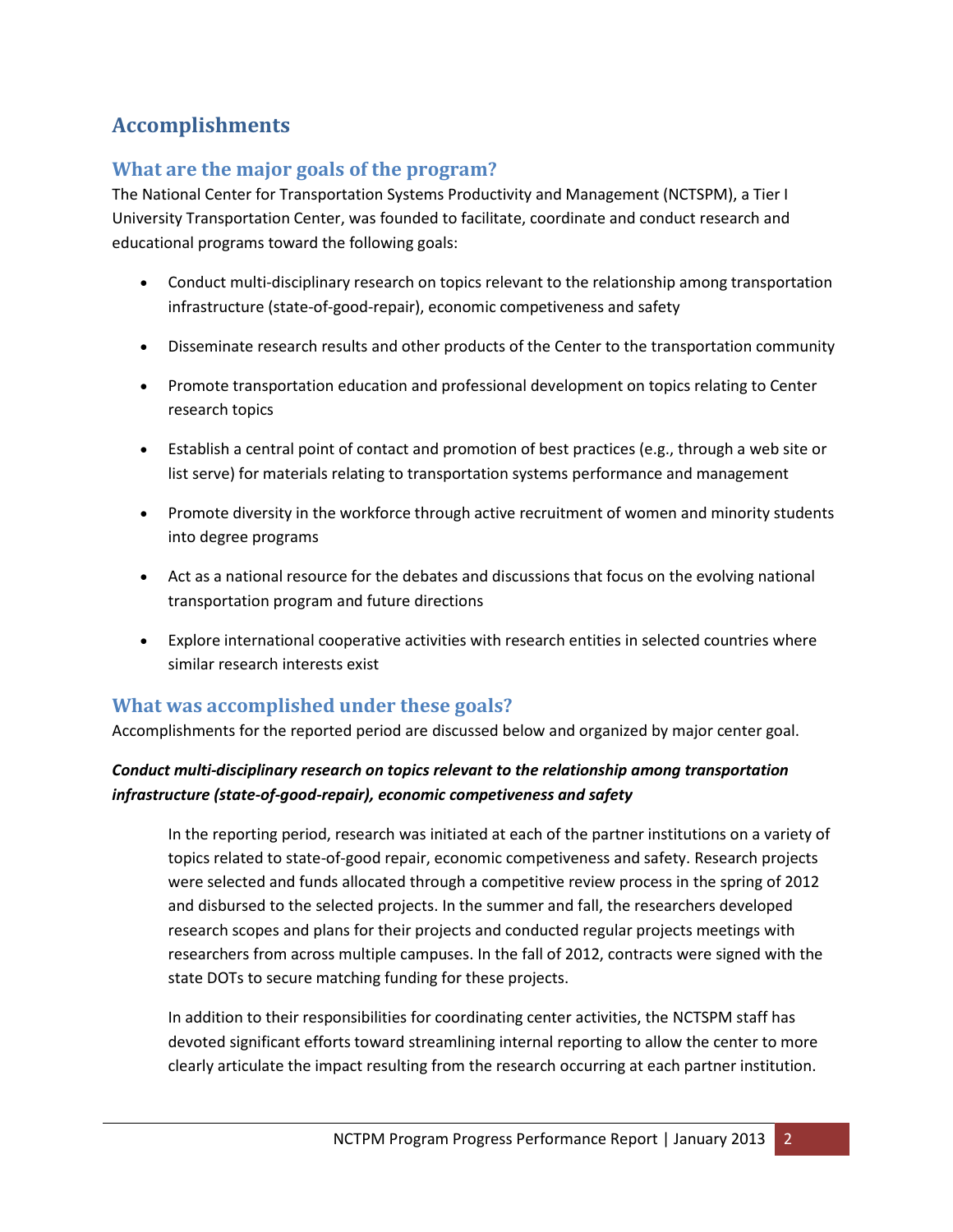#### *Disseminate research results and other products of the Center to the transportation community*

Two graphic designers were retained to build out a new website for NCTSPM to provide a more attractive and user-friendly method for communicating NCTSPM's research efforts. The target launch date for this new site is early March 2013. As mentioned in PPPR#1, NCTSPM is developing a web-based tool to allow research participants to submit their research, which will provide the basis for additional content. Testing of this system will commence during the next reporting period.

In December, a corporate-style annual report was produced, announcing the research projects, educational sessions, and student internships, scholarships and fellowships which received funding in 2012. The 2012 report was distributed by email to our partners, and hard copies were distributed at the Georgia Tech reception at the TRB conference in January.

As the research projects were started in mid-2012, only limited research results have been produced to date. However, faculty and students are planning to disseminate their findings in conferences and journal publications. For example, researchers at the University of Alabama-Birmingham have submitted abstracts related to UTC research to three professional conferences and two journals.

### *Promote transportation education and professional development on topics relating to Center research topics*

NCTSPM has begun to lay a solid groundwork for its education and professional development efforts. Each partner institution at NCTSPM provided internships for their students and pursued additional activities to advance transportation education and professional development. In addition, research and students from each partner institution were able to attend the TRB Annual Conference in January 2013 as a result of NCTSPM funding, providing them with the opportunity to expand their network and knowledge base.

In October, Georgia Tech hosted a lecture and discussion with Eno Foundation President and CEO Joshua Schank, on the passage of MAP-21. Georgia Tech is also in the process of planning local programs with the Georgia Center for Integrating Education in Science, Mathematics and Computing (CEISMC). Researchers at Georgia Tech have been helping to plan "Transportation Camp," a forum to exchange and encourage ideas about how users can improve their region's transit services. This event, to be held February 9 2013, is a collaboration between Georgia Tech, a coalition of local software developers, public transit advocates, and the organizations OpenPlans and Imagine Atlanta. It will bring together innovators in public administration, transportation planning and operations, information design, and software engineering. Future education and professional development opportunities at Tech are in the process of being planned; for instance, The Center for Education Integrating Science, Mathematics, and Computing (CEISMC) at Georgia Tech is under contract to conduct two courses this summer.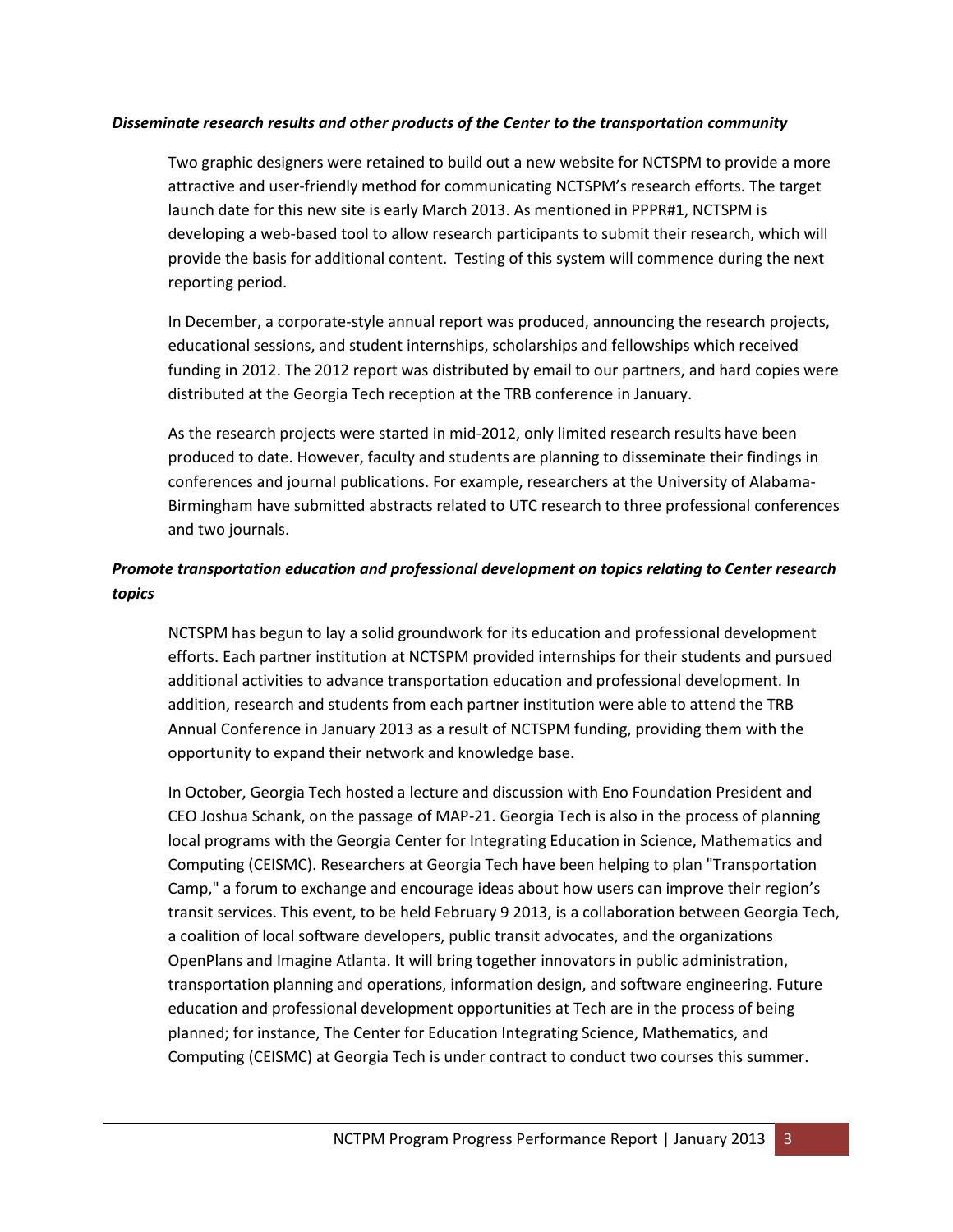At the University of Central Florida, research findings are shared with students in the graduate studies curriculum and through seminars and invited lectures at other institutions. Mr. Alex Navarro, a Graduate Research Assistant, was hired to assist with K-12 and STEM initiatives in cooperation with the College of Engineering and Computer Science Diversity office. He is working with students at the elementary school level on transportation engineering through a program called "Project Create" and also working with middle and high school level students by using game called "Reservation road Planner." In the reporting period, Alex Navarro has dedicated approximately 160 hours to these educational initiatives. K-12 visitations to elementary schools promoted transportation education and attract bright youngsters to the profession. Also at UCF, Mr. Mike Dreznes, the Executive Vice President of International Road Federation, delivered a seminar under a joint sponsorship between the CECE Department and CATSS. Mr. Dreznes talk covered the topic of road safety and "Forgiving Highways". He is an international authority on design of guardrails and crash attenuators and IRF has sponsored in the past and continues to sponsor fellows to pursue graduate degrees at UCF. Additionally, as speaker in the "Safer Road by Design Across Six Continents" workshop organized by the International Road federation, Dr. Radwan lectured in days four and five of the ten-day event. Delegates attending the workshop came from eight countries including Zambia, Libya, Mexico, Zambia, Antigua, Sierra Leone, Nigeria, and the USA. Experts from a variety of countries presented best practices and state of the art technologies in Roadside Safety, Work Zone Safety, Vulnerable User Safety, Traffic Management and Road Safety Audits.

Florida International University has developed a new summer course co-taught by four adjunct instructors from the transportation industry.

#### *Establish a central point of contact and promotion of best practices (e.g., through a web site or list serve) for materials relating to transportation systems performance and management*

NCTSPM has been maintaining [www.utc.gatech.edu](http://www.utc.gatech.edu/) as the main source of information about its projects. NCTSPM also hired two graphic designers to build out a new website, [www.nctspm.gatech.edu,](http://www.nctspm.gatech.edu/) an attractive, user-friendly site which will serve as the central point of contact for communicating NCTSPM's activities. This website will provide information about the research projects, educational offerings, technology transfer and professional development opportunities funded by the NCTSPM. The site is scheduled to launch in early March 2013.

The University of Central Florida's Center for Advanced Transportation Systems Simulation (CATSS) website <http://catss.ucf.edu/> has been utilized to promote and share success stories to the community. Florida International University likewise shares related materials, including publications, research projects, and researcher information, on the Lehman Center for Transportation Research's website [http://lctr.eng.fiu.edu.](http://lctr.eng.fiu.edu/)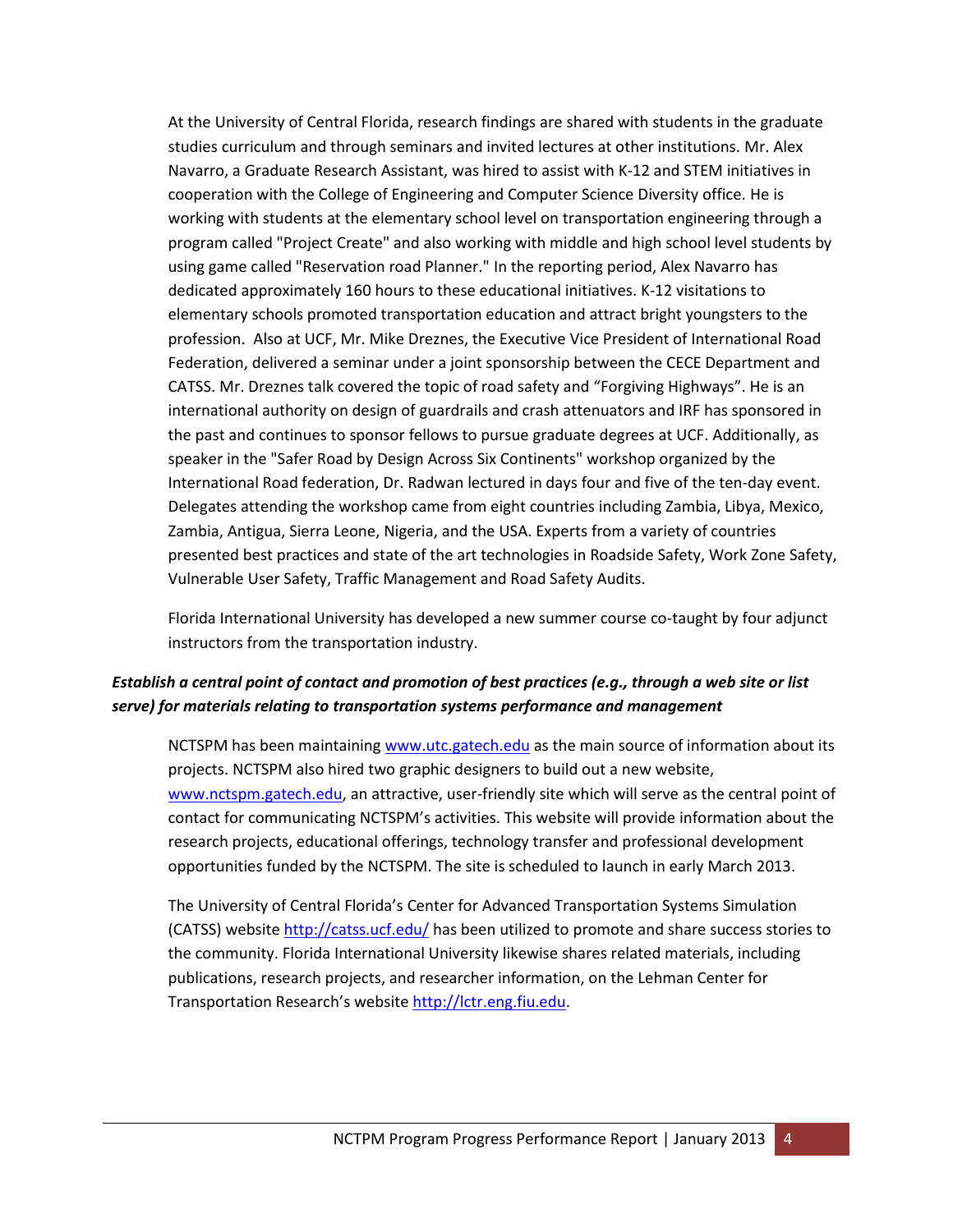### *Promote diversity in the workforce through active recruitment of women and minority students into degree programs*

Georgia Tech is working with Spelman College, a historically black women's college in Atlanta, to offer programs which encourage diversity in transportation education. Also, the courses that The Center for Education Integrating Science, Mathematics, and Computing (CEISMC) at Georgia Tech will offer Summer 2013 will seek to engage underrepresented populations in transportation related careers.

In August 2012, University of Central Florida hosted "Camp Connect," an excellent first step for women and minority recruiting to UCF. UCF plans to continue this work through the newly-hired Alex Navarro, who will visit elementary schools to promote STEM to women and minority students, and who himself is a minority student.

The University of Alabama-Birmingham has put in place plans for a summer program to bring freshman women and minority students to campus to participate in civil engineering and transportation seminars. The goal is to recruit more students to the engineering program. The program will begin in 2013.

Florida International University continues to foster a very diverse student population: about 50% of the students are female and over 80% are minority.

### *Act as a national resource for the debates and discussions that focus on the evolving national transportation program and future directions*

All of the research being funded by NCTSPM will make a significant contribution to the body of knowledge regarding the evolving nature of transportation in this country. For instance, one research project is developing an evidence-based planning tool and database that will help agencies plan the development of their asset management programs using the best accumulated evidence. Another research projects is investigating ways that GPS-based truck movement data can contribute to freight demand forecasting. These kinds of project will be important resources for discussions on transportation on a national scale. Researchers working on these projects are leading experts on these issues and are not only contributing to the literature but also actively promoting their work to transportation professionals.

### *Explore international cooperative activities with research entities in selected countries where similar research interests exist*

At the University of Central Florida, the Center for Advanced Transportation Systems Simulation (CATSS) has numerous Memorandum of Understanding (MOUs) with universities in the Asia Pacific region, such as Beijing Jiao tong University in China and Ajou University in Korea. These MOUs bring research scholars and bright students to the graduate programs at UCF. Dr. Essam Radwan at UCF was invited to speak at the plenary session of the 3rd Sino-German Symposium on Urban road traffic safety; the 7th symposium on road traffic accident research in China;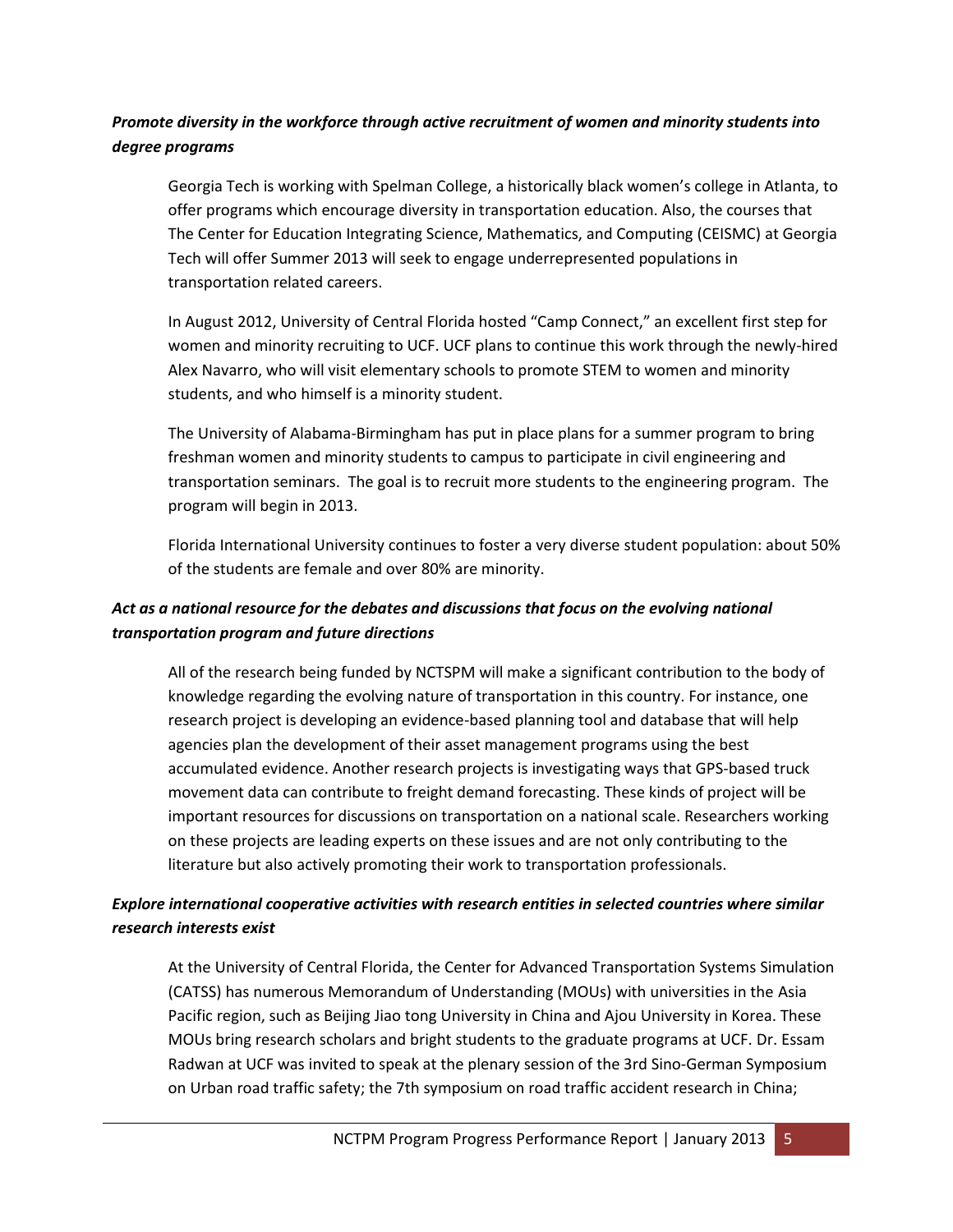IFSTTAR in Paris (October); Hasselt University in Belgium (November); a Distinguished lecturer at NTUA in Greece (November), and a presentation at the ITS World Congress in Vienna (October).

At the University of Alabama-Birmingham, Dr. Uddin is using the UTC funds to leverage an ongoing NSF collaboration on B-WIM with universities in Ireland and the UK. Dr. Sisiopiku is currently exploring a potential research and scholarship collaboration with the Cyprus University of Technology.

# **What opportunities for training and professional development has the program provided?**

Three of the four participating institutions matched students with federal, state and local transportation agencies for summer internships during 2012 and NCTSPM provided funding for graduate students for all of the partner institutions to travel to the TRB Annual Meeting in Washington, D.C.

In October, Georgia Tech hosted a lecture and discussion with Eno Foundation President and CEO Joshua Schank, on the passage of MAP-21. Georgia Tech has also worked with GDOT and the State Road and Tollway Authority and Georgia Department of Transportation to plan the Transportation Research Board's Freeway Operations Committee's midyear meeting which will be held in June in Atlanta. Georgia Tech is also in the process of planning local programs with the Georgia Center for Integrating Education in Science, Mathematics and Computing (CEISMC). Researchers at Georgia Tech have also been helping to plan "Transportation Camp," a forum to exchange and encourage ideas about how users can improve their region's transit services.

At the University of Alabama-Birmingham, professional development short courses are being planned for 2013 and have been budgeted for under the UAB Institutional Grant.

At the University of Central Florida, research findings are shared with students in the graduate studies curriculum and through seminars and invited lectures at other institutions. A Graduate Research Assistant was hired to assist with K-12 and STEM initiatives in cooperation with the College of Engineering and Computer Science Diversity office.

Florida International University developed a new summer course co-taught by four adjunct instructors from the transportation industry.

## **How have the results been disseminated?**

Because most research projects are still in their infancy, results from most projects are not yet available in the open scientific literature and thus most reporting has been through seminars, symposium presentations and various outreach activities.

The 2012 NCTSPM Annual Report was released late in 2012. This document discussed the research projects that were selected, the seminars and educational offerings that were held, and the students who received scholarships, fellowships and internships. This report was distributed electronically to our partners and in hard copy at the GT reception at the TRB Annual Meeting. Additionally, the University of Central Florida has organized the first NCTSPM symposium, to be held February 2013, to provide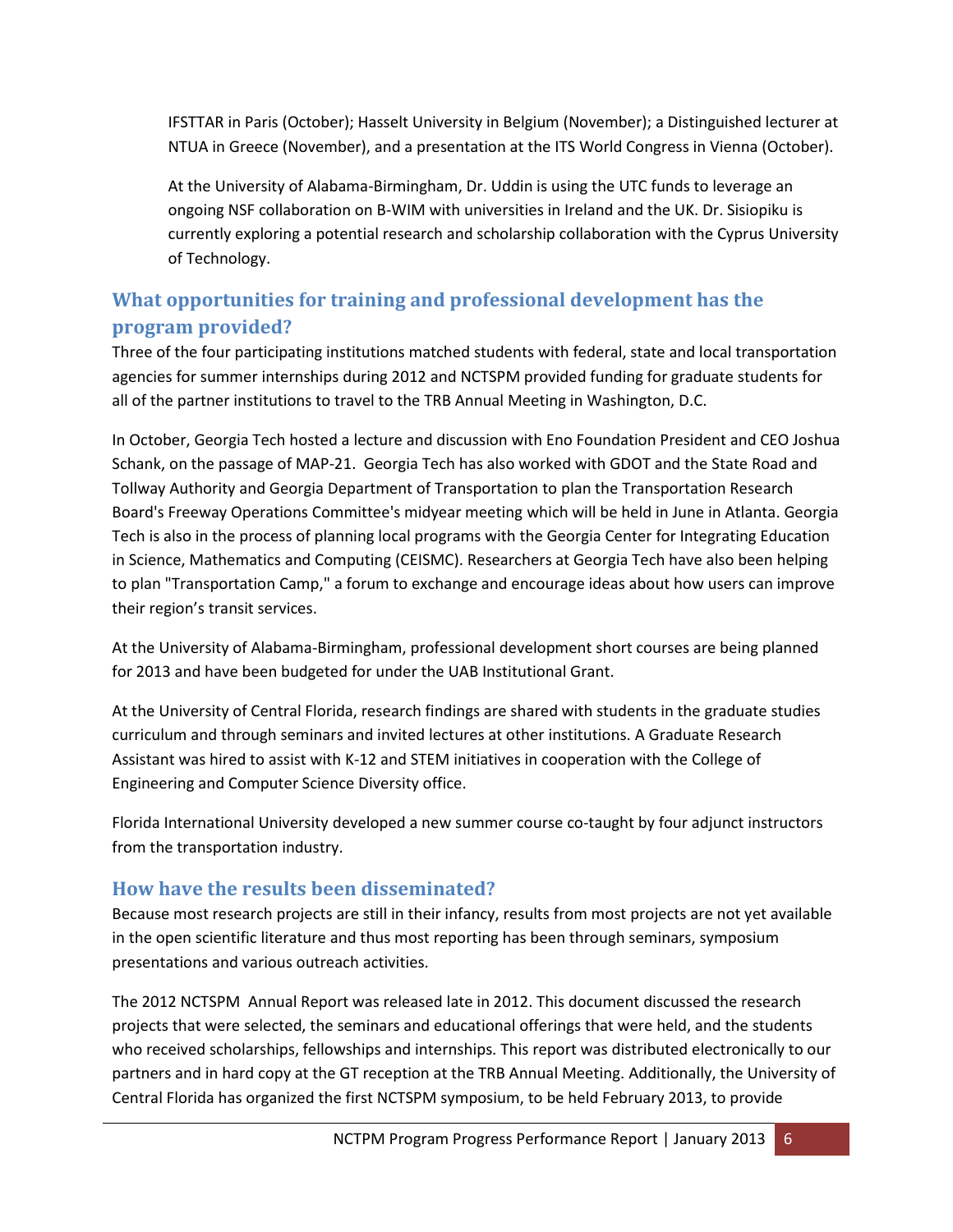researchers and students from all four participating NCTSPM universities an opportunity to share and discuss their research.

# **What do you plan to do during the next reporting period to accomplish the goals?**

This next reporting period promises to be productive. The participating universities will work together to plan workforce development and educational programs, and funded research will continue. In February 2013, the University of Central Florida will be hosting the first UTC symposium. The symposium will attract researchers and students from all four participating NCTSPM universities and is designed to facilitate maximum interaction among all participants.

Georgia Tech is collaborating with software developers, public transit advocates and other partners to hold an interactive conference in February 2013 on the subject of open data and improving their region's transit services. It will bring together innovators in public administration, transportation planning and operations, information design, and software engineering. In June, NCTSPM and the Georgia Tech Civil & Environmental Engineering department (in partnership with the State Road and Tollway Authority and Georgia Department of Transportation), will host the Transportation Research Board's Freeway Operations Committee's midyear meeting in Atlanta. GT will also be planning an additional symposium, to be held in summer or early fall of 2013.

The new NCTSPM website is scheduled to launch in March 2013, and a web-based reporting function will also become available to sub-grantees.

The University of Central Florida plans to expand the visitations to elementary schools in the Orlando area to promote engineering in general and transportation engineering in particular. It also plans to explore summer internship for UCF students at MetroPlan Orlando and the Orlando Orange County Expressway Authority.

The University of Alabama-Birmingham has put in place plans for a summer program to bring freshman women and minority students to campus to participate in civil engineering and transportation seminars. The goal is to recruit more students to the engineering program. The program will begin in 2013. The second round of the student internship program will also funded in the summer of 2013, providing undergraduate students paid internships at local transportation agencies. Funding will again be provided for UAB students to attend the 2014 TRB Annual Meeting in Washington, DC. UAB faculty is planning to develop 2 professional development short courses in 2013 which will be offered to transportation professionals. UAB is also organizing a technical session at the 2014 annual Alabama Highway Conference to present the results of NTCSPM research. Finally, UAB is planning to award scholarships to deserving women and minority engineering students who are interested in Transportation and themes related to NTCSPM goals.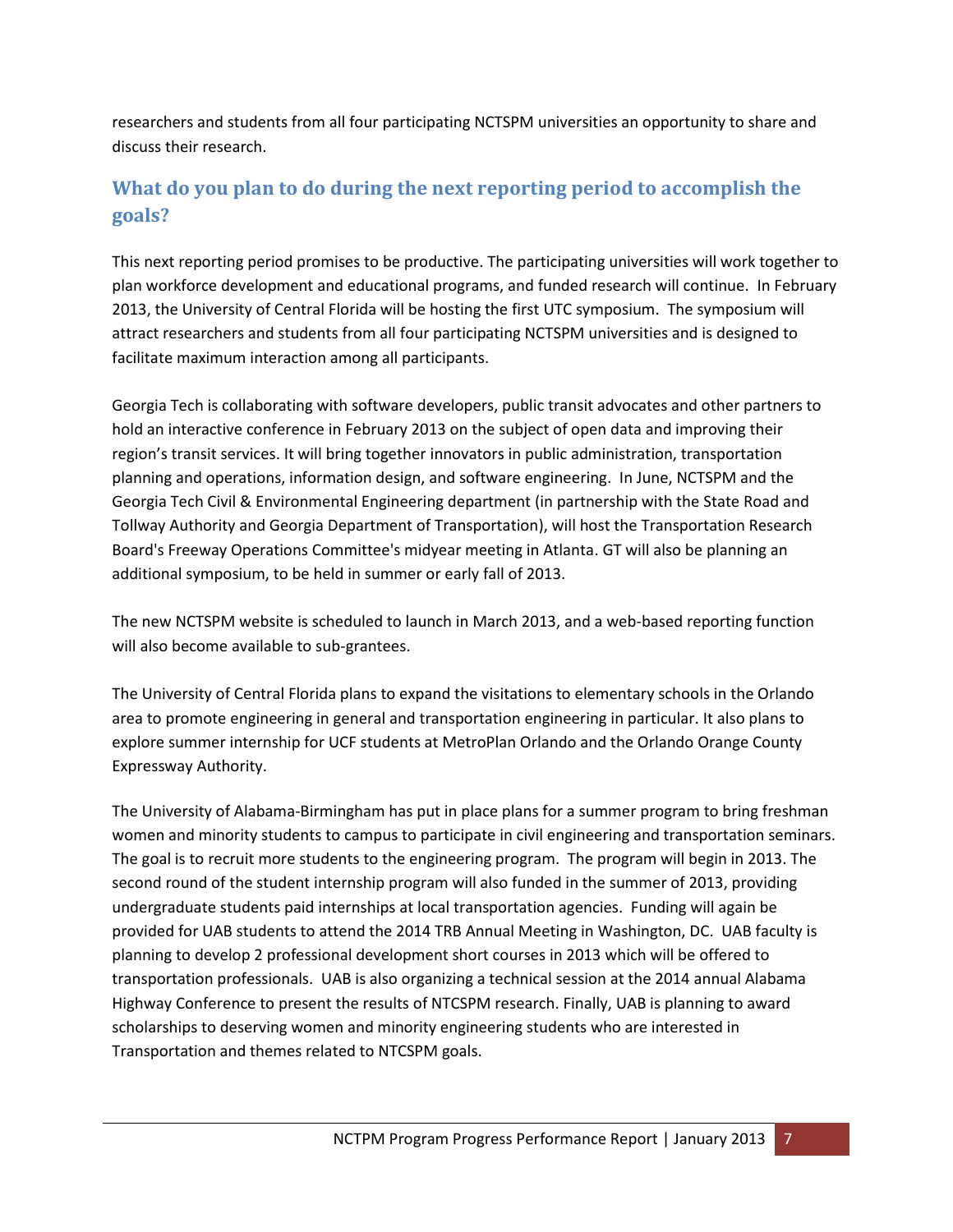In addition, two NCTSPM symposia are planned for 2013, and one in 2014, addressing the theme of the Center. The 2013 symposia are scheduled for February 27<sup>th</sup> and April 3<sup>rd</sup>. The February 27<sup>th</sup> symposium is titled "The Built Environment: Health and Livability of Cities." The April 3<sup>rd</sup> symposium will focus on the "Sustainable Transportation Infrastructure." Noted national and international speakers will present their research and experiences at these symposia. The 2014 symposium will be devoted to presenting the results of the specific projects funded by the Center.

# **Products**

Annual Report

There are no other products, as research is still in the early stages for most projects. An NCTSPM symposium will be held spring of 2013 to present interim findings from many projects.

# **Participants and Other Collaborating Organizations**

## **NCTPSM Participants at Georgia Institute of Technology**

The following individuals from Georgia Tech have worked on the NCTSPM at the programmatic level.

| Name                                             | Michael Hunter, Ph.D.                           |
|--------------------------------------------------|-------------------------------------------------|
| Program/Project Role                             | <b>NCTSPM Director</b>                          |
| Number of hours worked during the reporting      | Approximately 525 hrs.                          |
| period                                           |                                                 |
| Contribution to Program/Project                  | Responsible for oversight and governance of the |
|                                                  | National Center for Transportation Productivity |
|                                                  | and Management                                  |
| <b>Funding Support</b>                           | UTC, GDOT                                       |
| Collaborated with individual in foreign country  | N/A                                             |
| Country(ies) of foreign collaborator             | N/A                                             |
|                                                  |                                                 |
| Travelled to foreign country                     | N/A                                             |
|                                                  |                                                 |
| If traveled to foreign country(ies), duration of | N/A                                             |
| stay                                             |                                                 |

| Michael D. Meyer, Ph.D.                     |
|---------------------------------------------|
| <b>NCTSPM Center Director (Retired)</b>     |
| Approximately 20 hrs.                       |
|                                             |
| Responsible for oversight and governance of |
| the National Center for Transportation      |
| Productivity and Management until his       |
| retirement                                  |
| UTC, GDOT                                   |
| N/A                                         |
|                                             |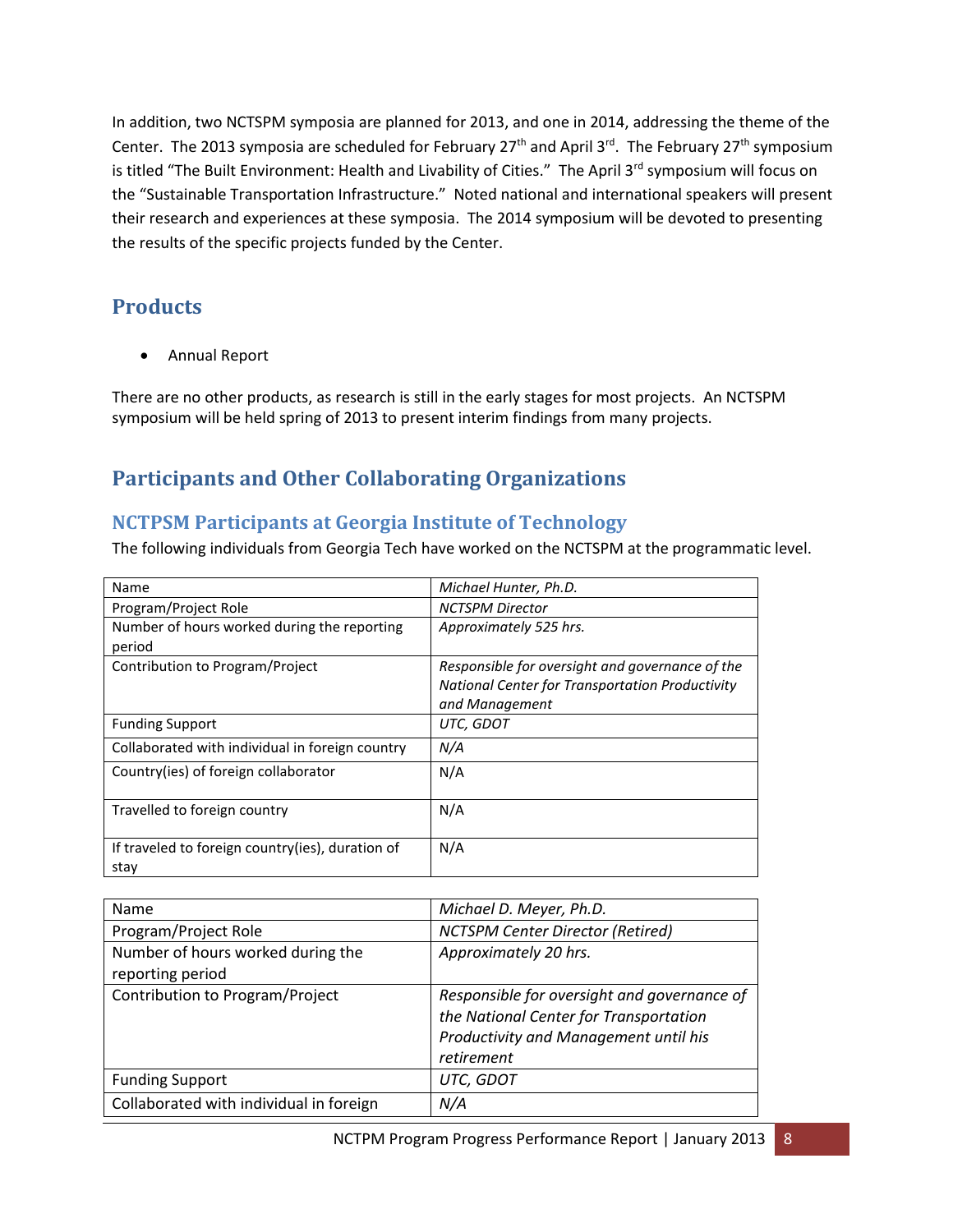| country                                       |                    |
|-----------------------------------------------|--------------------|
| Country(ies) of foreign collaborator          | N/A                |
|                                               |                    |
| Travelled to foreign country                  | Not Related to UTC |
| If traveled to foreign country(ies), duration | N/A                |
| of stay                                       |                    |

| Name                                                     | Catherine Ross, Ph.D.                                                                                   |
|----------------------------------------------------------|---------------------------------------------------------------------------------------------------------|
| Program/Project Role                                     | <b>NCTSPM Deputy Director</b>                                                                           |
| Number of hours worked during the reporting<br>period    | Approximately 240 hrs.                                                                                  |
| Contribution to Program/Project                          | Responsible for administrative oversight and<br>faculty coordination; liaison to NCTSPM<br>researchers. |
| <b>Funding Support</b>                                   | UTC, GDOT                                                                                               |
| Collaborated with individual in foreign country          | N/A                                                                                                     |
| Country(ies) of foreign collaborator                     | N/A                                                                                                     |
| Travelled to foreign country                             | N/A                                                                                                     |
| If traveled to foreign country(ies), duration of<br>stay | N/A                                                                                                     |

| Name                                                     | Michael O. Rodgers, Ph.D.                                                                                                                                   |
|----------------------------------------------------------|-------------------------------------------------------------------------------------------------------------------------------------------------------------|
| Program/Project Role                                     | NCTSPM Deputy Director                                                                                                                                      |
| Number of hours worked during the reporting<br>period    | Oversees subcontract reporting requirements<br>and research products and is responsible for<br>coordinating technology transfer activities of the<br>center |
| Contribution to Program/Project                          | Approximately 250 hrs.                                                                                                                                      |
| <b>Funding Support</b>                                   | UTC, GDOT                                                                                                                                                   |
| Collaborated with individual in foreign country          | N/A                                                                                                                                                         |
| Country(ies) of foreign collaborator                     | N/A                                                                                                                                                         |
| Travelled to foreign country                             | N/A                                                                                                                                                         |
| If traveled to foreign country(ies), duration of<br>stay | N/A                                                                                                                                                         |

| Name                                        | Randy Guensler, Ph.D.                      |
|---------------------------------------------|--------------------------------------------|
| Program/Project Role                        | <b>Information Systems Management</b>      |
| Number of hours worked during the reporting | Approximately 40 hrs.                      |
| period                                      |                                            |
| Contribution to Program/Project             | Oversees development and implementation of |
|                                             | computer-based tools used in compiling     |
|                                             | information and reporting.                 |
| <b>Funding Support</b>                      | UTC, GT                                    |
|                                             |                                            |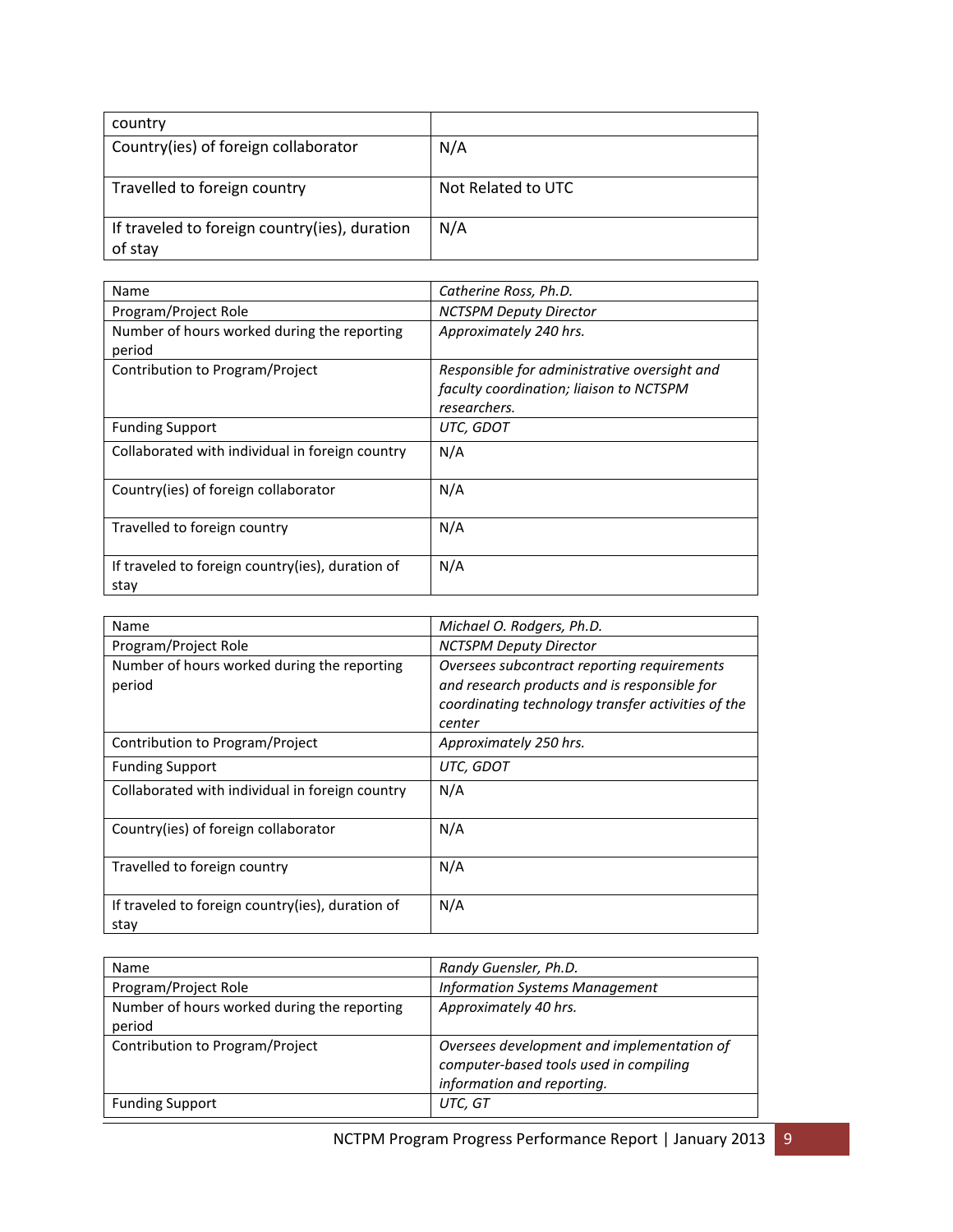| Collaborated with individual in foreign country          | N/A |
|----------------------------------------------------------|-----|
| Country(ies) of foreign collaborator                     | N/A |
| Travelled to foreign country                             | N/A |
| If traveled to foreign country(ies), duration of<br>stay | N/A |

| Name                                                     | Mr. Kenneth Stewart                         |
|----------------------------------------------------------|---------------------------------------------|
| Program/Project Role                                     | <b>UTC Board Liaison</b>                    |
| Number of hours worked during the reporting              | Approximately 65 hrs.                       |
| period                                                   |                                             |
| Contribution to Program/Project                          | Liaison between UTC management and Board of |
|                                                          | Advisors.                                   |
| <b>Funding Support</b>                                   | UTC, GT                                     |
| Collaborated with individual in foreign country          | N/A                                         |
| Country(ies) of foreign collaborator                     | N/A                                         |
| Travelled to foreign country                             | N/A                                         |
| If traveled to foreign country(ies), duration of<br>stav | N/A                                         |

| Name                                             | Ms. Amanda Hall                                   |
|--------------------------------------------------|---------------------------------------------------|
| Program/Project Role                             | Executive Assistant to Dr. Ross (resigned 8/2012) |
| Number of hours worked during the reporting      | Approximately 20 hrs.                             |
| period                                           |                                                   |
| Contribution to Program/Project                  | Provided initial administrative management and    |
|                                                  | assistance to Center.                             |
| <b>Funding Support</b>                           | UTC, CQGRD                                        |
| Collaborated with individual in foreign country  | N/A                                               |
|                                                  |                                                   |
| Country(ies) of foreign collaborator             | N/A                                               |
|                                                  |                                                   |
| Travelled to foreign country                     | N/A                                               |
|                                                  |                                                   |
| If traveled to foreign country(ies), duration of | N/A                                               |
| stay                                             |                                                   |

| Name                                                  | Ms. Kenya Wilson                                                                                                                                                   |
|-------------------------------------------------------|--------------------------------------------------------------------------------------------------------------------------------------------------------------------|
| Program/Project Role                                  | UTC Administrative Coordinator (resigned<br>10/2012                                                                                                                |
| Number of hours worked during the reporting<br>period | Approximately 320 hrs.                                                                                                                                             |
| Contribution to Program/Project                       | Responsible for office management and<br>administrative support of Center; provide<br>research and assistance to Directors and UTC<br>management; maintain website |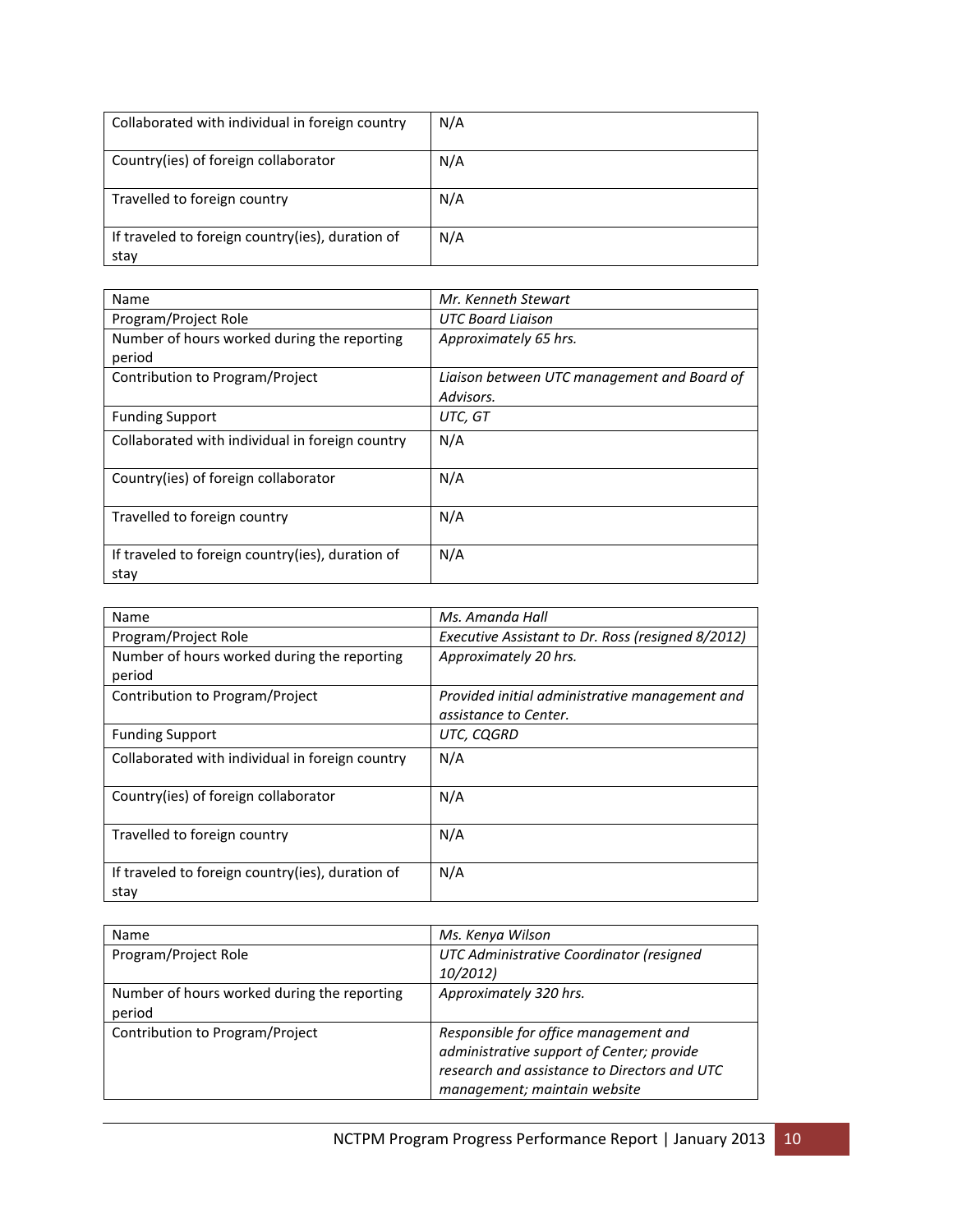| <b>Funding Support</b>                                   | UTC, CQGRD |
|----------------------------------------------------------|------------|
| Collaborated with individual in foreign country          | N/A        |
| Country(ies) of foreign collaborator                     | N/A        |
| Travelled to foreign country                             | N/A        |
| If traveled to foreign country(ies), duration of<br>stay | N/A        |

| Name                                                     | Ms. Audrey F. Leous                                                                               |  |
|----------------------------------------------------------|---------------------------------------------------------------------------------------------------|--|
| Program/Project Role                                     | UTC Research Coordinator                                                                          |  |
| Number of hours worked during the reporting              | Approximately 75 hrs.                                                                             |  |
| period                                                   |                                                                                                   |  |
| Contribution to Program/Project                          | Responsible for administrative support of Center;<br>coordinate with sub-grantees and contractors |  |
|                                                          |                                                                                                   |  |
| <b>Funding Support</b>                                   | UTC, CQGRD                                                                                        |  |
| Collaborated with individual in foreign country          | N/A                                                                                               |  |
| Country(ies) of foreign collaborator                     | N/A                                                                                               |  |
| Travelled to foreign country                             | N/A                                                                                               |  |
| If traveled to foreign country(ies), duration of<br>stay | N/A                                                                                               |  |

| Name                                                     | Ms. Susan Sumners                         |  |  |
|----------------------------------------------------------|-------------------------------------------|--|--|
| Program/Project Role                                     | Assistant to Civil Engineering department |  |  |
| Number of hours worked during the reporting              | Approximately 40 hrs.                     |  |  |
| period                                                   |                                           |  |  |
| Contribution to Program/Project                          | Provides administrative support to UTC    |  |  |
| <b>Funding Support</b>                                   | CEE, GDOT                                 |  |  |
| Collaborated with individual in foreign country          | N/A                                       |  |  |
| Country(ies) of foreign collaborator                     | N/A                                       |  |  |
| Travelled to foreign country                             | N/A                                       |  |  |
| If traveled to foreign country(ies), duration of<br>stay | N/A                                       |  |  |

## **NCTSPM University Partner Representatives**

These individuals have served as liaisons between NCTSPM and their institutions to organize joint efforts related to research, education, technology transfer, and workforce development. They communicate regularly with the NCTSPM Director via email and teleconference and will continue to be the Director's primary contact at each university.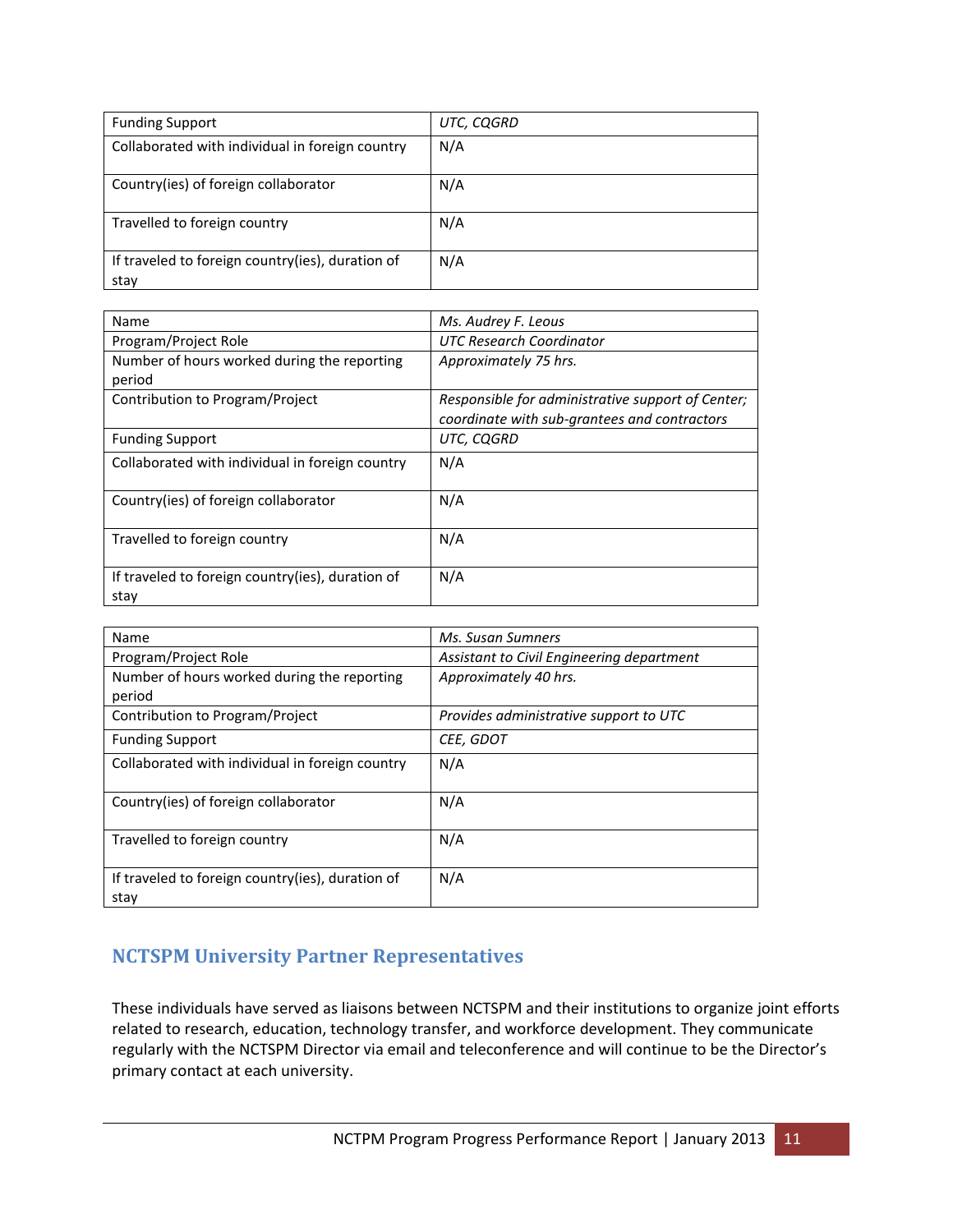### **University of Alabama, Birmingham**

Fouad H. Fouad, Professor and Chair, Department of Civil Construction and Environmental Engineering Email: [ffouad@uab.edu](mailto:ffouad@uab.edu)

| Name                                                     | Fouad H. Fouad, Ph.D.                       |  |
|----------------------------------------------------------|---------------------------------------------|--|
| Program/Project Role                                     | NCTSPM Partner Representative/University of |  |
|                                                          | Alabama, Birmingham                         |  |
| Number of hours worked during the reporting              | Approximately 361 hrs.                      |  |
| period                                                   |                                             |  |
| Contribution to Program/Project                          | Liaison between UTC and the University of   |  |
|                                                          | Alabama, Birmingham                         |  |
| <b>Funding Support</b>                                   | UTC, ADOT, UAB                              |  |
| Collaborated with individual in foreign country          | N/A                                         |  |
| Country(ies) of foreign collaborator                     | N/A                                         |  |
| Travelled to foreign country                             | N/A                                         |  |
| If traveled to foreign country(ies), duration of<br>stay | N/A                                         |  |

#### **Florida International University**

Dr. Albert Gan, Email: [gana@fiu.edu](mailto:gana@fiu.edu)

| Name                                                     | Albert Gan, Ph.D.                             |  |
|----------------------------------------------------------|-----------------------------------------------|--|
| Program/Project Role                                     | NCTSPM Partner Representative/Florida         |  |
|                                                          | <b>International University</b>               |  |
| Number of hours worked during the reporting              | Approximately 30 hrs.                         |  |
| period                                                   |                                               |  |
| Contribution to Program/Project                          | Ligison between UTC and Florida International |  |
|                                                          | University                                    |  |
| <b>Funding Support</b>                                   | UTC, FDOT, FIU                                |  |
| Collaborated with individual in foreign country          | N/A                                           |  |
| Country(ies) of foreign collaborator                     | N/A                                           |  |
| Travelled to foreign country                             | N/A                                           |  |
| If traveled to foreign country(ies), duration of<br>stay | N/A                                           |  |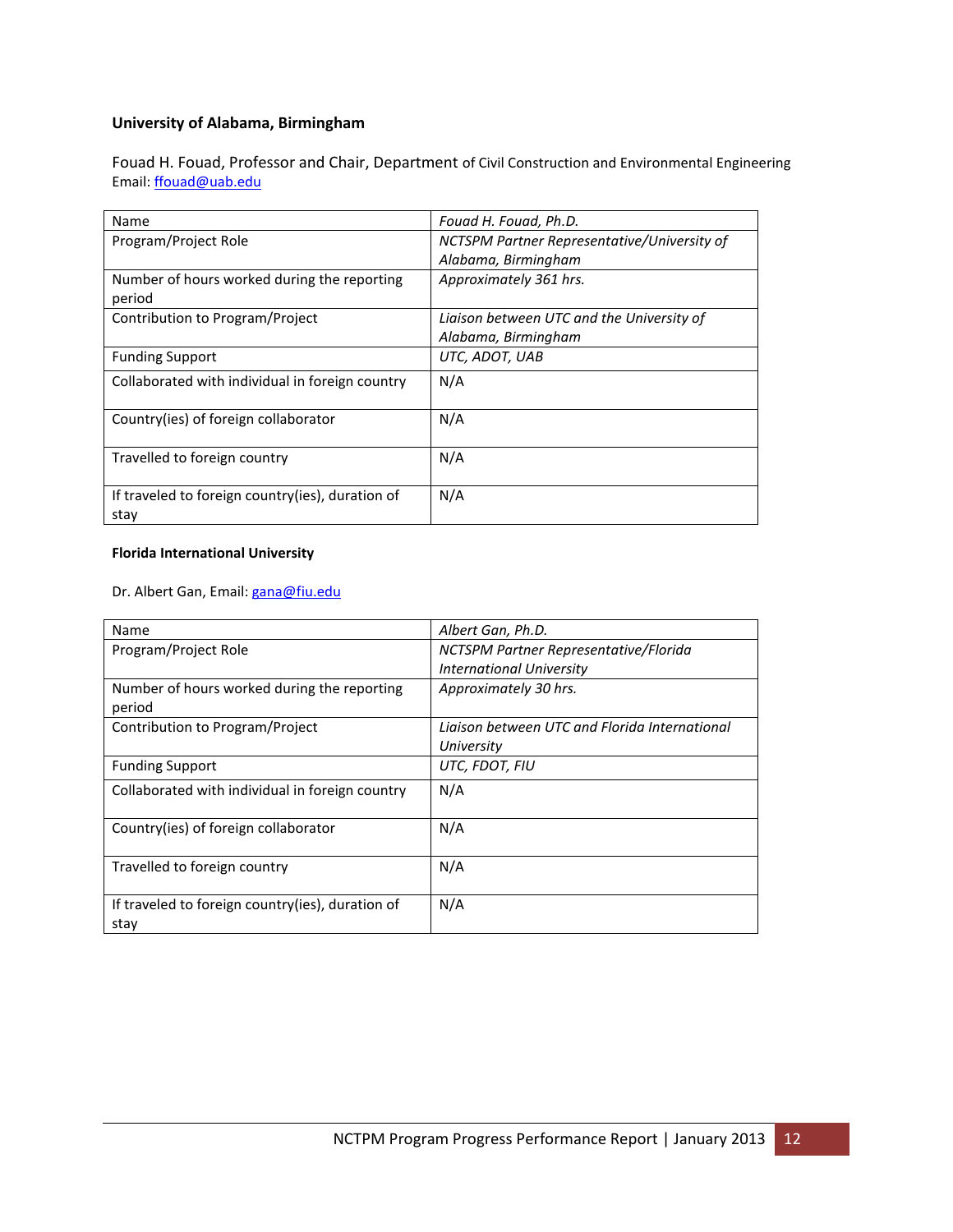#### **University of Central Florida**

Dr. Essam Radwan, Executive Director, Center for Advanced Transportation Systems Simulation Email: [Ahmed.Radwan@ucf.edu](mailto:Ahmed.Radwan@ucf.edu)

| Name                                                     | Essam Radwan, Ph.D.                         |  |
|----------------------------------------------------------|---------------------------------------------|--|
| Program/Project Role                                     | NCTSPM Partner Representative/University of |  |
|                                                          | Central Florida                             |  |
| Number of hours worked during the reporting              | Approximately 176 hrs.                      |  |
| period                                                   |                                             |  |
| Contribution to Program/Project                          | Liaison between UTC and the University of   |  |
|                                                          | Central Florida                             |  |
| <b>Funding Support</b>                                   | UTC, FDOT, UCF                              |  |
| Collaborated with individual in foreign country          | N/A                                         |  |
| Country(ies) of foreign collaborator                     | N/A                                         |  |
| Travelled to foreign country                             | N/A                                         |  |
| If traveled to foreign country(ies), duration of<br>stay | N/A                                         |  |

## **Advisory Board and Other Collaborators**

#### **The following are members of the NCTSPM Advisory Board:**

| James Balloun         | Financial Investor and Former CEO                                  |
|-----------------------|--------------------------------------------------------------------|
| Harold Barley         | Executive Director, MetroPlan Orlando                              |
| Mark Bartlett         | FHWA Division Administrator, Alabama                               |
| Jeffrey W. Brown      | Alabama DOT Bureau Chief, Research and Development                 |
| <b>Tom Cousins</b>    | Developer                                                          |
| Tread Davis (Chair)   | Lawyer & Board Member, Atlanta Regional Commission                 |
| Daniel L. Rodgers     | President, Dunn Investment Company                                 |
| Shirley Franklin      | Former Mayor of Atlanta                                            |
| Michelle Livingston   | VP for Supply Chain Distribution, The Home Depot                   |
| Todd Long             | <b>GDOT Director of Planning</b>                                   |
| <b>Bill Millar</b>    | Past President APTA                                                |
| Wick Moorman          | CEO, Norfolk Southern Railway                                      |
| Dr. Bud Peterson      | President, Georgia Tech, Ex Officio                                |
| George Overstreet     | Executive Board of the Alabama Trucking Association, VP Operations |
| <b>Randy Stashick</b> | Global Vice President of Engineering for UPS                       |
| Bill Johnson          | Port of Miami                                                      |
| Vidya Mysore          | Florida DOT                                                        |
| <b>Yvette Taylor</b>  | Regional Administrator, FTA                                        |

#### **Other Partnering Organizations:**

Georgia Department of Transportation (GDOT) Florida Department of Transportation (FDOT)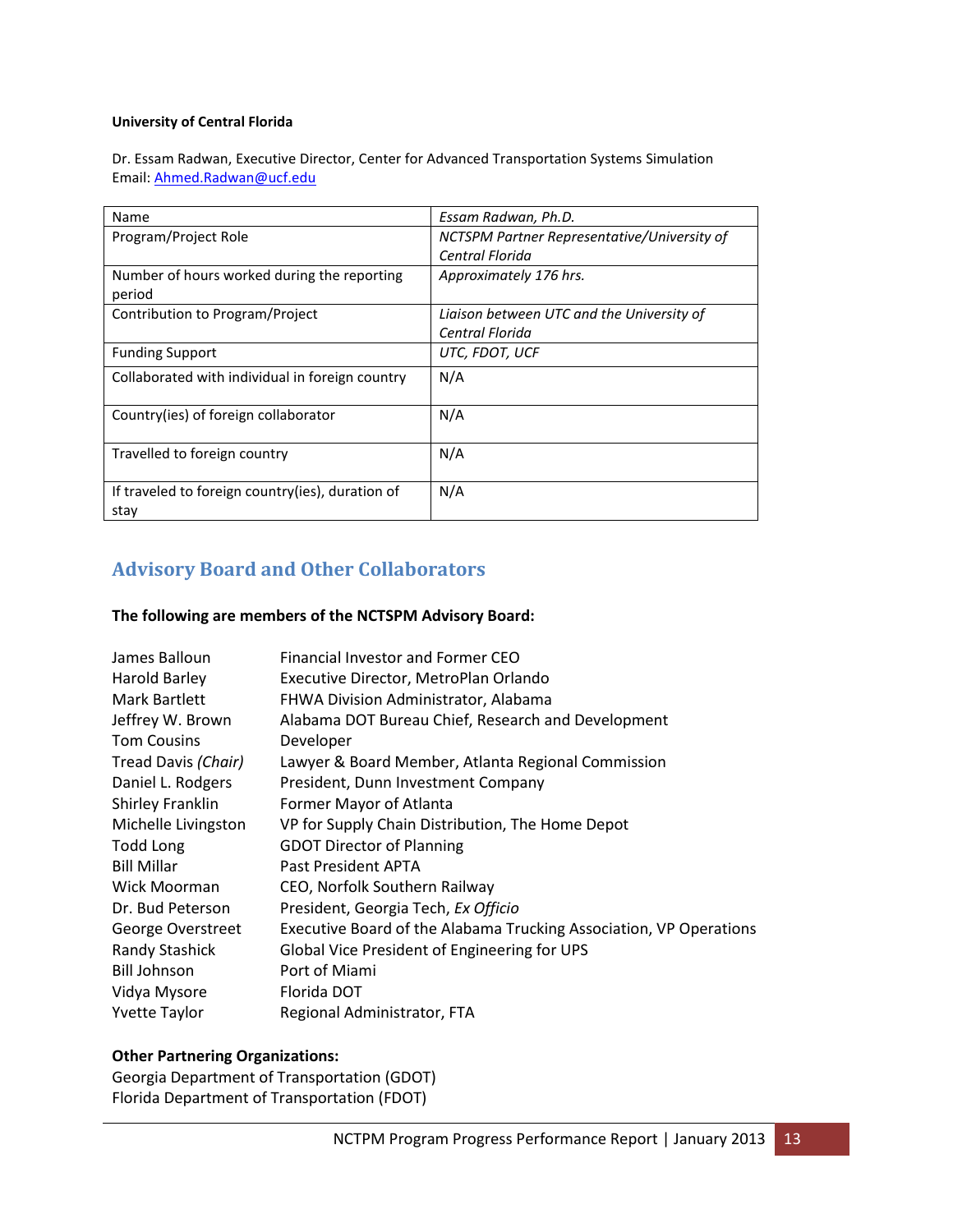Alabama Department of Transportation (ADOT)

#### **Other Collaborators:**

Morehead State University Saint Louis University Georgia State University Georgia Southern University Spelman College Southern Polytechnic State University

## **Impact**

# **What is the impact on the development of the principal discipline(s) of the program?**

NCTSPM has spurred interuniversity collaboration between transportation researchers, provided transportation students with valuable opportunities to learn and practice the profession, and strengthened transportation curriculum for future and current transportation students.

The participating universities have continued to collaborate since the establishment of NCTSPM. The NCTSPM executive committee, representing each of the partner institutions, is regularly in contact, enabling knowledge sharing and relationship-building. Several research projects selected through the competitive process are being conducted jointly by researchers are various institutions. These types of collaboration strengthen the professional network.

Additionally, the partner institutions have developed offerings which directly impact the development of the principal disciplines of the program. The University of Central Florida has planned a symposium that will bring together researchers are students from all universities within this consortium. Florida International University has developed a summer industry course taught by four adjunct professors; providing students with an opportunity to learn from multiple practicing professional engineers. NCTSPM will continue to develop offerings to further impact the development of the transportation profession.

## **What is the impact on other disciplines?**

The broad scope of the NCTSPM provides an entrée into transportation for researchers who are housed in departments that are not traditionally focused on transportation. This crossfertilization serves to strengthen both fields. Moreover, there will be impacts to other disciplines and sectors, such as EMS service providers and regional freight planning, through the funded research projects and technology transfer. It has raised awareness of transportation in other fields.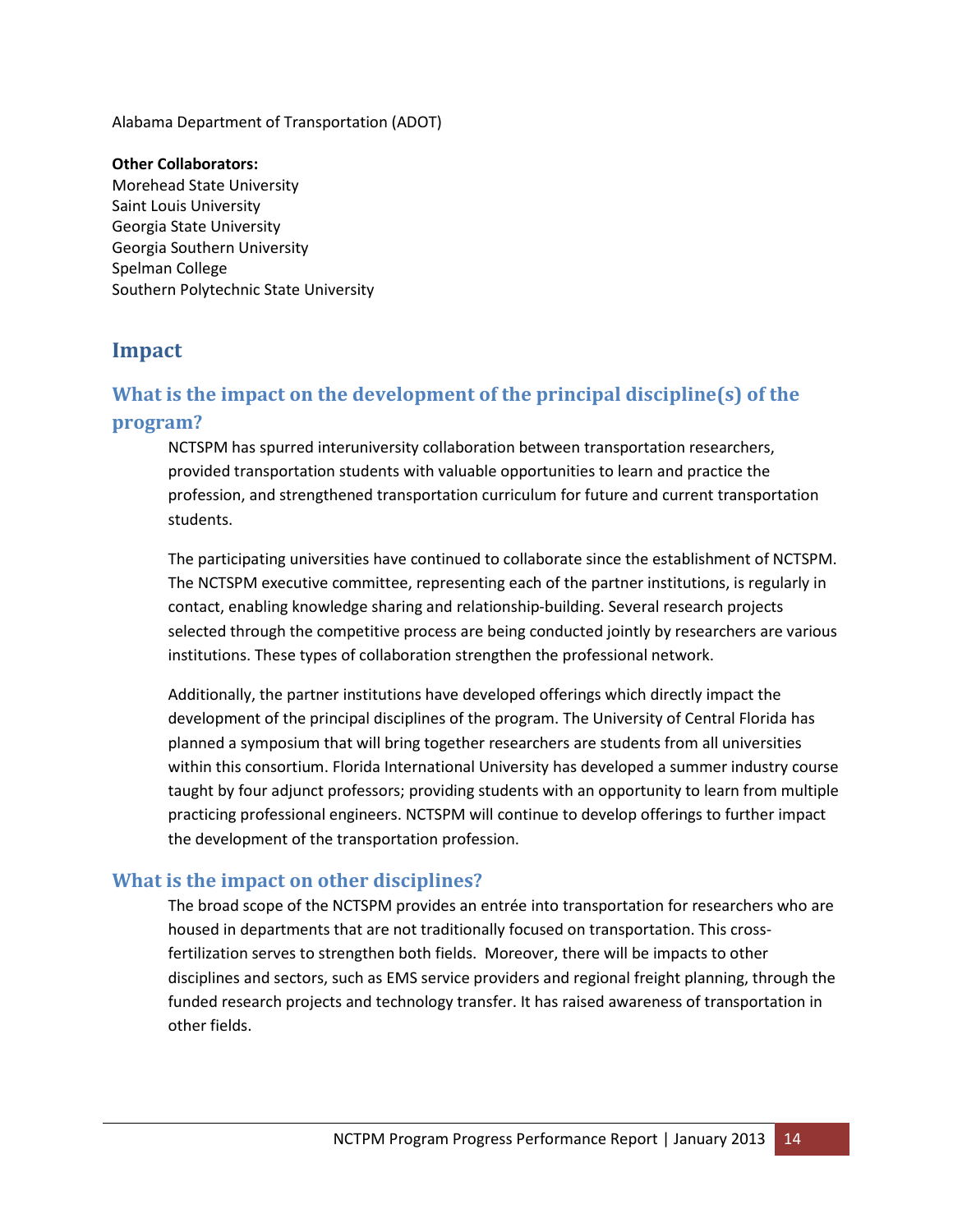# **What is the impact on the development of transportation workforce development?**

NCTSPM has enabled many students to study, conduct research and hold internships while in school, providing them with an invaluable educational experience. The student internship program has provided an important opportunity for students to be introduced into the workforce, introducing employers to potential future employees and in some cases helping students to secure post-graduation employment. The partner institutions have seen their graduates land employment in engineering consulting firms and government agencies including the Florida Turnpike Enterprise, Florida Department of Transportation, and the Orlando Orange County Expressway Authority, and the Georgia Department of Transportation. Moreover, the efforts of recruiting K-12 students to engineering in general and to transportation in particular has been a satisfying and exciting initiative under this UTC program. These kinds of activities provide important workforce training.

## **What is the impact on physical, institutional and information resources at the university or other partner institutions?**

NCTSPM has been an important catalyst at each university, adding to the credibility and prestige of their respective transportation programs. It has increased the visibility of Civil Engineering and City & Regional Planning across the state university systems, generating recognition for these programs. More specifically, NCTSPM helped the University of Alabama-Birmingham attract a major national figure from the University of Nebraska-Lincoln: Dean Sicking, an internationally-known authority on highway safety research. UAB also recently (in 2012) completed a media room to allow communication with the consortium partners and to facilitate delivery of seminars and workshops of the Center. This room will be heavily used in support of the Center's technical and educational programs. Additionally, research collaborators on the different campuses will be able to discuss their joint research via the videoconference capabilities.

### **What is the impact on technology transfer?**

Each partner institution's state DOT has provided matching funding for technology transfer. NCTSPM has generated interest in diffusion of technology to the mainstream, while also cutting down on the time it takes to carry it out to implementation. Moreover, two symposia are planned for 2013 and one in 2014 to present research findings to the broader transportation profession. Also, researchers have begun to submit abstracts related to NTCSPM projects to professional journals and symposia. These efforts to share technological knowledge and training to researchers across the consortium and practitioners throughout the region will continue in 2013.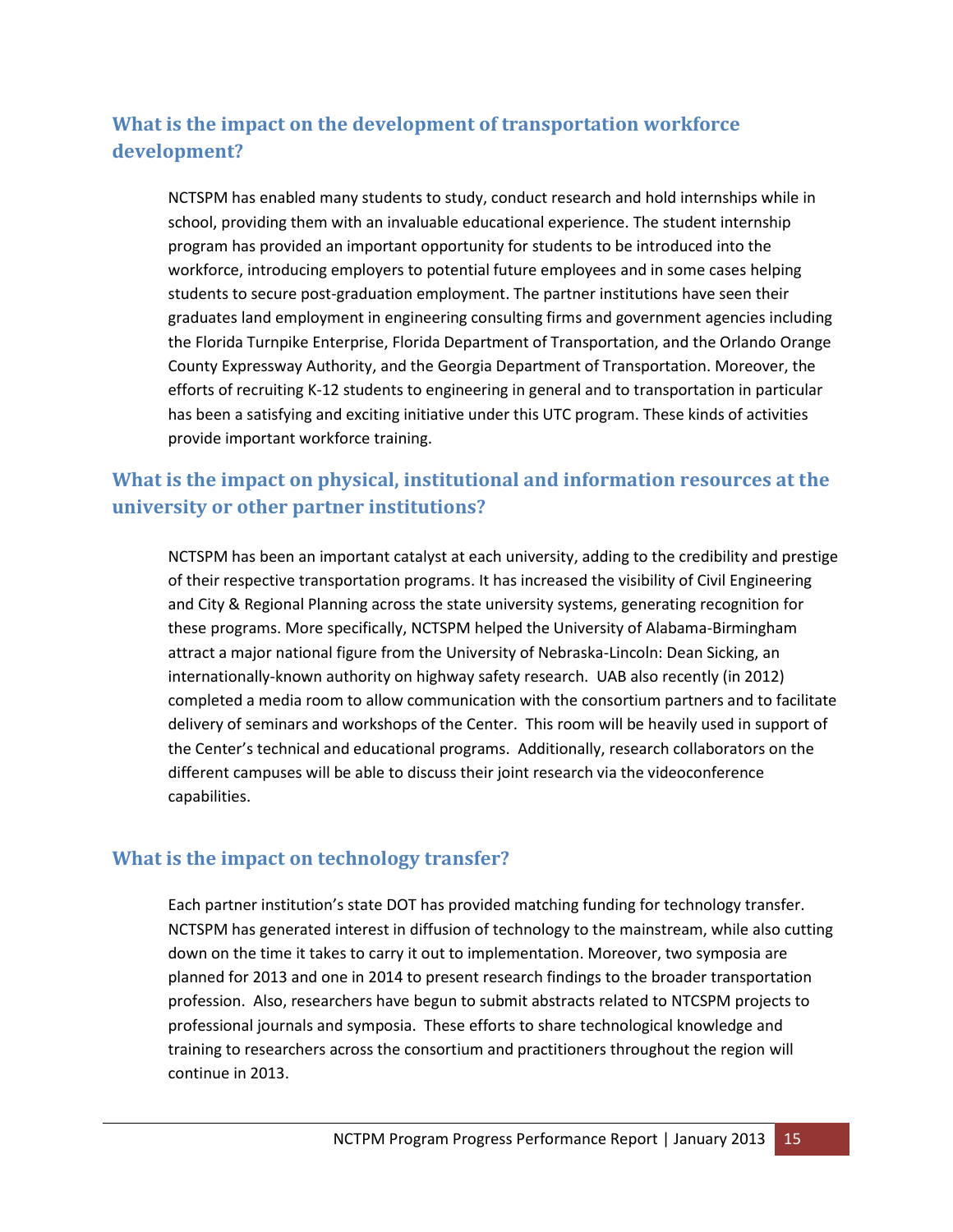## **What is the impact on society beyond science and technology?**

A major strength of NCTSPM is its focus on economic competitiveness and quality of life. Its broad scope is owed to its multidisciplinary team, which includes not just Civil Engineering but also City & Regional Planning, Economics, and Public Policy. By drawing from research in a variety of disciplines, research at NCTSPM is put into a broader societal context.

Many of the research projects will have impacts beyond science/engineering professions. The project on Optimizing EMS services will hopefully lead to the incorporation of more ITS technologies into EMS response, leading to faster response and transport times and better patient outcomes. The project related to freight planning will have major impacts to the urban and regional planning agencies, providing them with a tool to estimate freight movement that they have long been lacking. The project related to assessing the impacts of doubling heavy vehicle loads will, in the end, impact the trucking and commercial freight industries. Likewise, the project related to safety impacts of electronic billboards may ultimately have impacts to the advertising industry.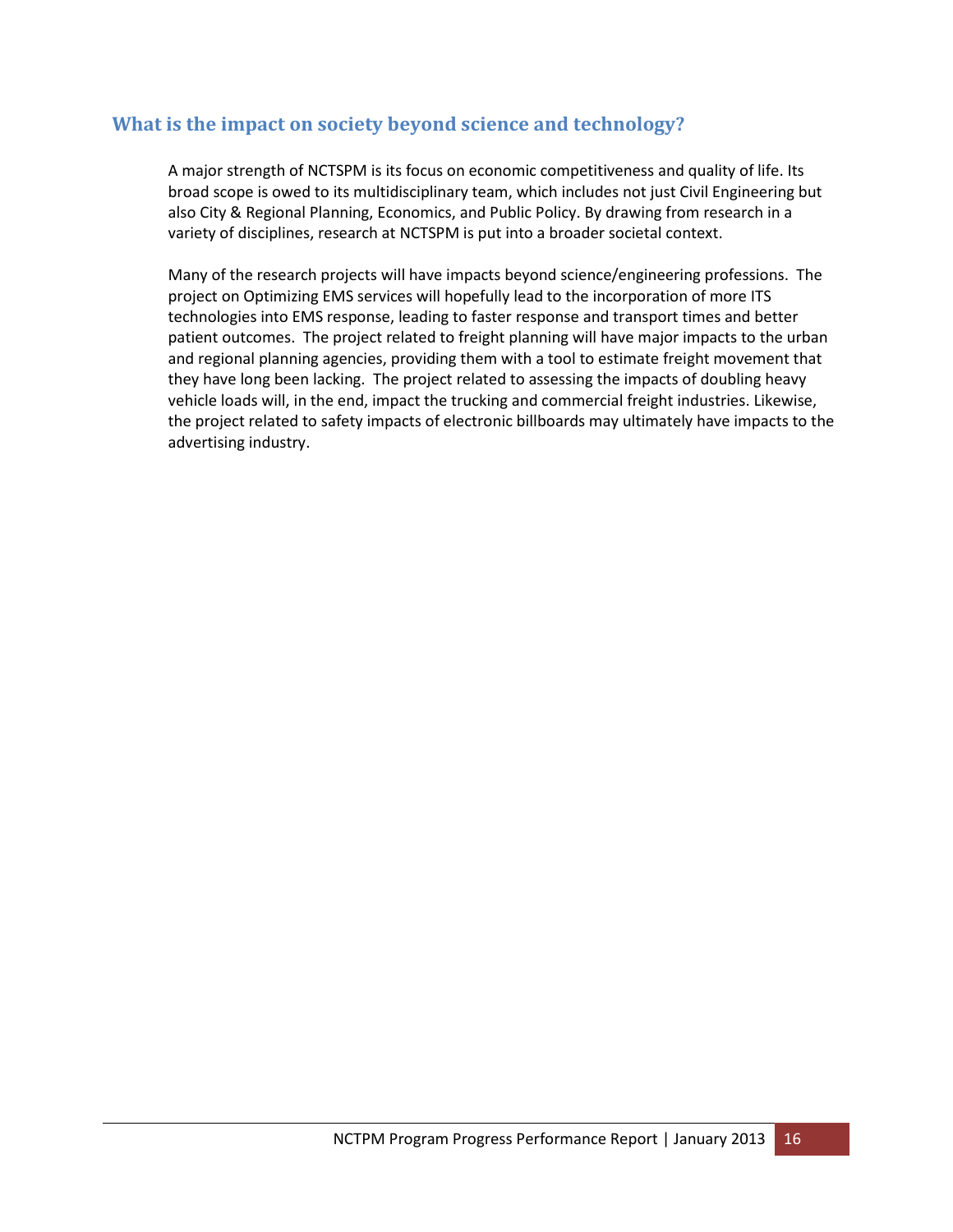# **Changes/Problems**

#### **Changes in approach and reasons for change:** *Nothing to Report*

**Actual or anticipated problems or delays and actions or plans to resolve them: I***n the fall of 2012, Kenya Wilson and Amanda Hall resigned from Georgia Tech. Audrey Leous was hired in December as the research coordinator. Additionally, there was a delay in getting funding accounts set up at the member universities. As a result, many of the projects were delayed by several months. Research teams are working to follow original schedules as closely as possible; however it has been necessary to modify schedules for several projects.*

**Changes that have a significant impact on expenditures:** *Nothing to report*

**Significant changes in use or care of human subjects, vertebrate animals and/or biohazards:** *Nothing to Report*

**Change of primary performance site location from that originally proposed:** *Nothing to Report*

# **Special Reporting Requirements**

### **Specific Requirements**

**Website:** Created and operational. Redesign will be live early March.

**Directory of Key Personnel:** Information available on the program website.

**Financial and Annual Share Reports:** The SF425 requirements will be met by separate report.

**FFATA Sub award and Executive Compensation Report:** Will be met by separate submission

**Research Project Descriptions:** Available on program website. The projects selected and funded by the center are provided below.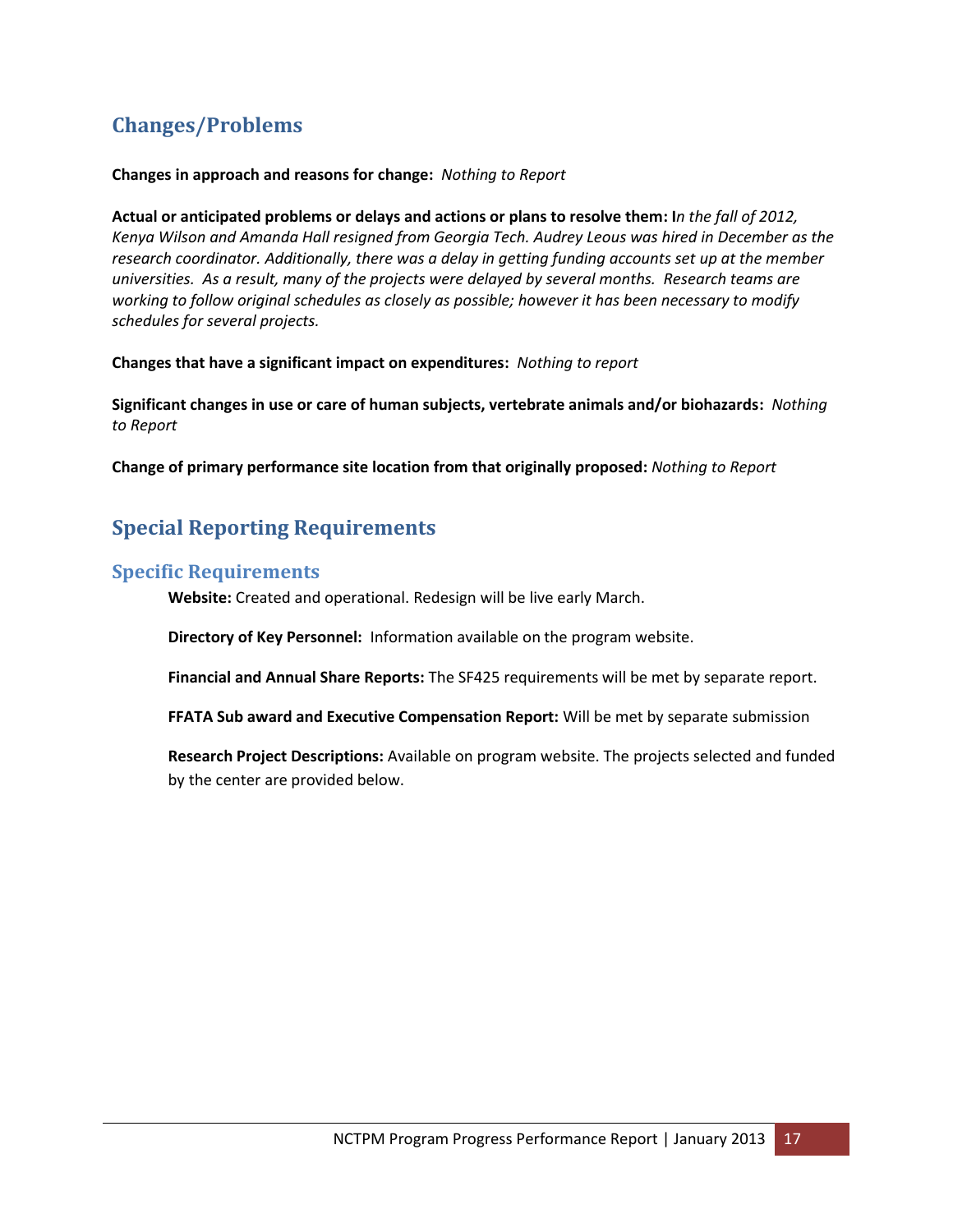# **Ongoing Research Projects**

| <b>Project Title</b>                                                                                       | <b>University</b> | PI                       |
|------------------------------------------------------------------------------------------------------------|-------------------|--------------------------|
| Integrating Safety in Developing a Variable Speed Limit System                                             | <b>UCF</b>        | <b>Mohamed Abdel-Aty</b> |
| Mobile Technology Usage amongst the Transit-Riding Populace                                                | GT                | Kari Watkins             |
| Reducing Service Interruptions in Linear Infrastructure Systems                                            | <b>FIU</b>        | <b>Berrin Tansel</b>     |
| (Transportation and Water/Sewer) by Synchronizing Schedules                                                |                   |                          |
| for Selected Maintenance Activities                                                                        |                   |                          |
| Performance Measurements of Transportation Systems based on                                                | <b>FIU</b>        | Mohammed Hadi            |
| Fine-Grained Data Collected by AVI and AVL Systems                                                         |                   |                          |
| Full-Scale Wall of Wind Testing of Variable Message Signs (VMS)                                            | <b>FIU</b>        | Arindam Chowdhury        |
| Structures to Develop Drag Coefficients for AASHTO Supports                                                |                   |                          |
| Specifications                                                                                             |                   |                          |
| Information Services in Social Networked Transportation                                                    | GT                | Hans Klein               |
| Traffic Management Centers: Challenges, Best Practices, and<br><b>Future Plans</b>                         | <b>FIU</b>        | Xia Jin                  |
| Digital Advertising Billboards and Driver Distraction                                                      | <b>UAB</b>        | Virginia Sisiopiku       |
| Impact and Feasibility Study of Solutions for Doubling Heavy                                               | <b>UAB</b>        | Nasim Uddin              |
| Vehicles                                                                                                   |                   |                          |
| Optimizing EMS Through The Use of Intelligent Transportation                                               | <b>UAB</b>        | Andrew Sullivan          |
| Systems (ITS) Technologies                                                                                 |                   |                          |
| Efficient Utilization of the Existing Its System and the Viability of a                                    | <b>UCF</b>        | <b>Mohamed Abdel-Aty</b> |
| Proactive Traffic Management System for the Orlando-Orange                                                 |                   |                          |
| County Expressway Authority System                                                                         |                   |                          |
| Evidence-Based Design Applications in Transportation Asset                                                 | GT                | Adjo Amekudzi            |
| Management                                                                                                 |                   |                          |
| Bringing Freight Components into Statewide and Regional Travel                                             | GT                | David Lee                |
| <b>Demand Forecasting</b>                                                                                  |                   |                          |
| Development of Risk Management Strategies for State DOTs to                                                | GT                | Baabak Ashuri            |
| Effectively Deal with Volatile Prices of Transportation                                                    |                   |                          |
| <b>Construction Materials</b>                                                                              |                   |                          |
| Freight movement, port facilities, and economic competitiveness                                            | GT                | <b>Catherine Ross</b>    |
| Economic Development and Workforce Impacts of State DOT                                                    | GT                | Danny Boston             |
| Expenditures                                                                                               |                   |                          |
| Factors Influencing Visual Search in Complex Driving Environments                                          | GT                | Mike Hunter              |
| Next-Generation Wireless Bridge Weigh-in-Motion (WIM) System                                               | GT                | Yang Wang                |
| Incorporated with Nondestructive Evaluation (NDE) Capability                                               |                   |                          |
| for Transportation Infrastructure Safety<br>Micro-Dynamics of Business Location and Growth and its Effects | GT                | Frank Southworth         |
| on the Transportation Network and Congestion in Georgia and                                                |                   |                          |
| the Southeast Region                                                                                       |                   |                          |
| Automated Data Collection for Origin/Destination Studies of                                                | <b>UCF</b>        | Amr A. Oloufa            |
| Freight Movement                                                                                           |                   |                          |
| Enhanced Role of Activity Center Transportation Organizations in                                           | GT                | Angshuman Guin           |
| <b>Regional Mobility</b>                                                                                   |                   |                          |
| Georgia SPLOST Database and Clearinghouse for Transportation                                               | GT                | <b>Catherine Ross</b>    |
| Finance                                                                                                    |                   |                          |
| GRTA/GDOT Real-Time Tracking and Choice Data                                                               | GT                | <b>Randall Guensler</b>  |